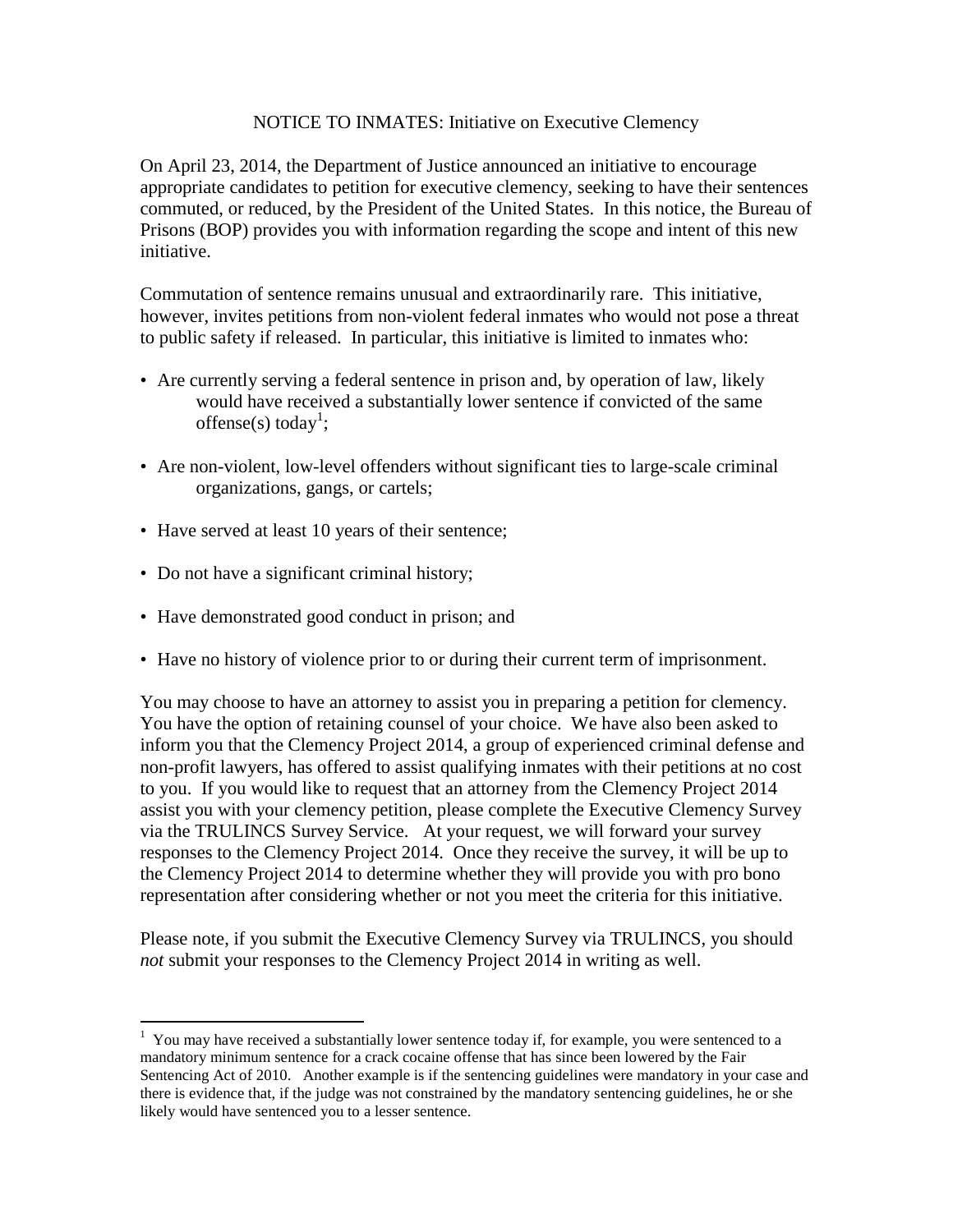If you do not wish to have an attorney assist you with your clemency petition and believe you meet the criteria outlined above, you should contact your unit team for the appropriate forms to complete. In addition to the clemency petition, you should also complete the Executive Clemency Survey by filling in the responses manually (not via the TRULINCS Survey).

If you meet the above-described criteria and have already submitted a petition for commutation of sentence to the Pardon Attorney, which is still under review, your application will be reviewed as part of this initiative. You are not required to submit a new application, but you may supplement your pending application if you wish to do so.

## THERE IS NO GUARANTEE THAT PETITIONS SUBMITTED WILL BE

GRANTED. This initiative creates no legal rights for petitioners. The rules governing petitions for commutation of sentence (see Title 28, Code of Federal Regulations Part 1, Sections  $1.1 - 1.11$ ) apply to all inmates regardless of the Department's new initiative. Petitions for commutation are not generally accepted from inmates who are presently challenging their convictions or sentences. A person who has previously been denied commutation of sentence becomes eligible to reapply for commutation one year from the date of the President's denial of the petitioner's last petition for this relief. Applicants are expected to be candid in their petitions. The Department may consult the sentencing judge and prosecuting authorities involved in the petitioner's case when considering the appropriateness of each petition. To learn more about these and other issues, you can review BOP Program Statement 1330.15, Petition for Commutation of Sentence.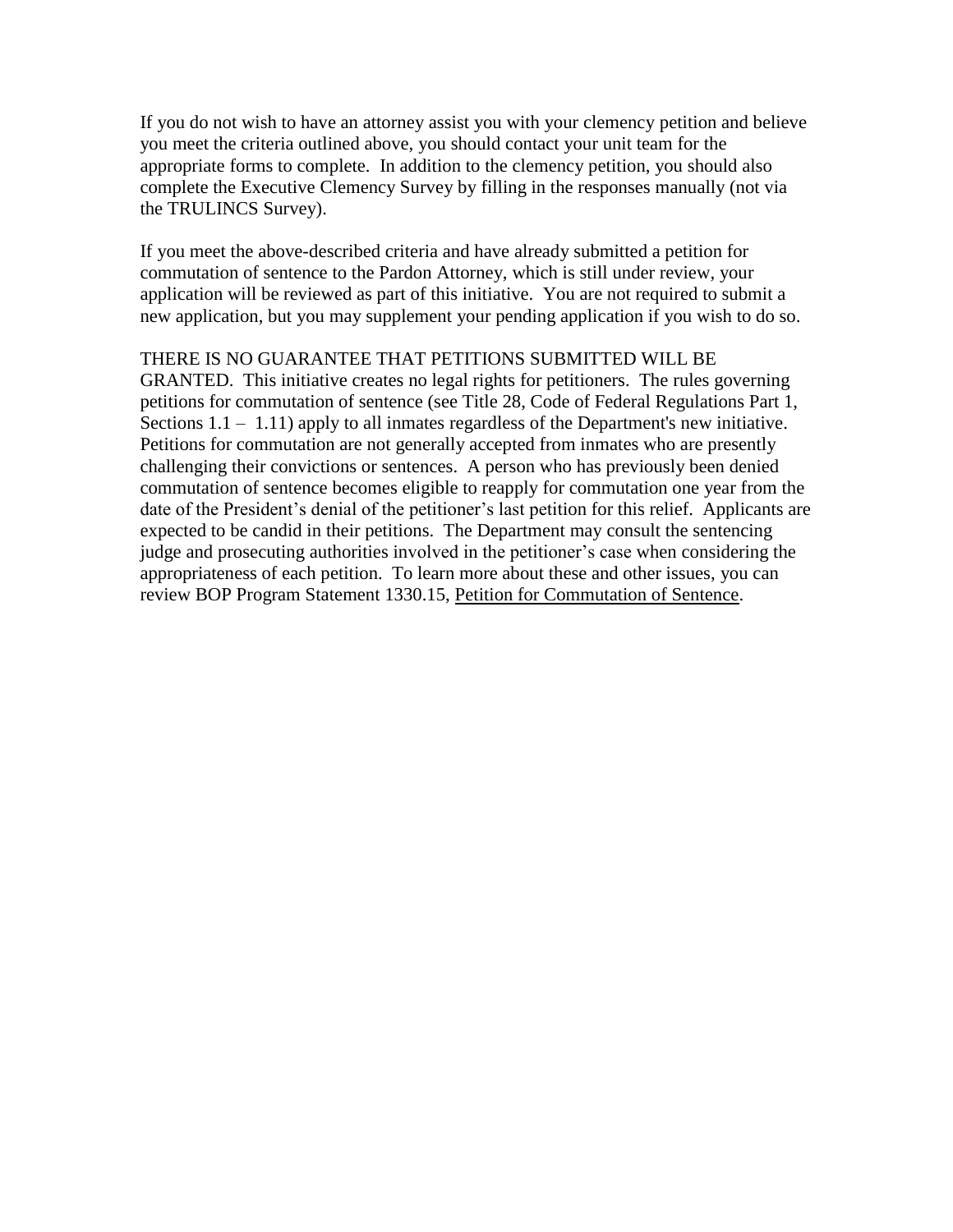## EXECUTIVE CLEMENCY SURVEY

Commutation of sentence remains unusual and extraordinarily rare. However, if you believe you meet the criteria and would like to apply for commutation of sentence, please answer the following questions:

- 1. For what offense(s) were you convicted for which you are serving your current federal sentence?
- 2. What sentence did the judge originally impose?
- 3. When were you originally sentenced?
- 4. Were you given a longer sentence for possessing or using a weapon?

5. Was your sentence later changed?

| Yes | No |
|-----|----|
|-----|----|

- 6. If you answered yes to Question 5, what is your current sentence?
- 7. How much time have you served on your current sentence?
- 8. Are you currently appealing or challenging any part of your conviction or sentence?

| Yes <sup> </sup> |  |  | No |
|------------------|--|--|----|
|------------------|--|--|----|

9. If you answered yes to Question 8, is that case pending?

| Yes <sup> </sup> | No |
|------------------|----|
|------------------|----|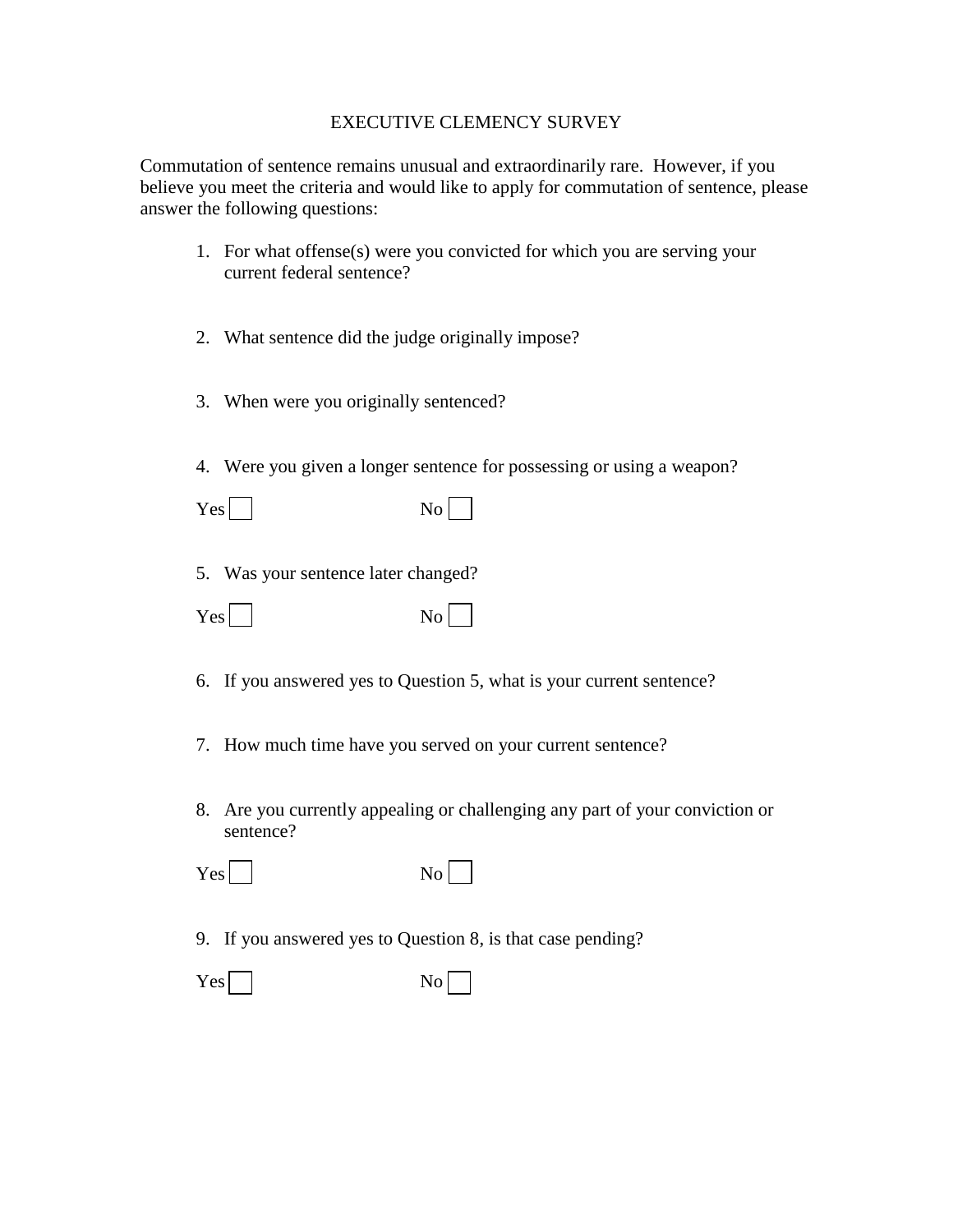10. Have you been convicted of any other crimes besides the one(s) for which you are serving your current federal sentence?

| Yes | $\mathrm{No}$ |
|-----|---------------|
|-----|---------------|

- 11. Have you received any incident reports while serving your current sentence?
- $Yes \Box$  No  $\Box$
- 12. Would you like to request the assistance of an attorney from the Clemency Project 2014 to assist with your petition for commutation of sentence at no cost to you?

| Yes | $\overline{N_{O}}$ |
|-----|--------------------|
|-----|--------------------|

13. If you answered yes to Question 12, do you understand that your answers will not be forwarded to the Pardon Attorney and that instead the Bureau of Prisons will forward your answers to the Clemency Project 2014, a group of experienced criminal defense lawyers and non-profit organizations formed to address the Department of Justice's Clemency Initiative?

 $Yes \Box$  No  $\Box$ 

14. To the extent possible, please list the following information:

- Name first, last, middle
- Date of Birth
- District Court Case Number
- Bureau of Prisons Facility Location and Address
- BOP Register Number
- District where sentenced
- Projected Release Date
- Attorney who represented you at sentencing -- please provide name and address if you know it
- Attorney(s) who previously represented you in any appeal, habeas proceeding, sentence reduction proceeding, or application for sentence commutation -please provide name and address if you know it.
- If you currently have an attorney representing you in any aspect of your federal criminal case including an application for sentence commutation, please provide the attorney's name, address, and any other contact information if